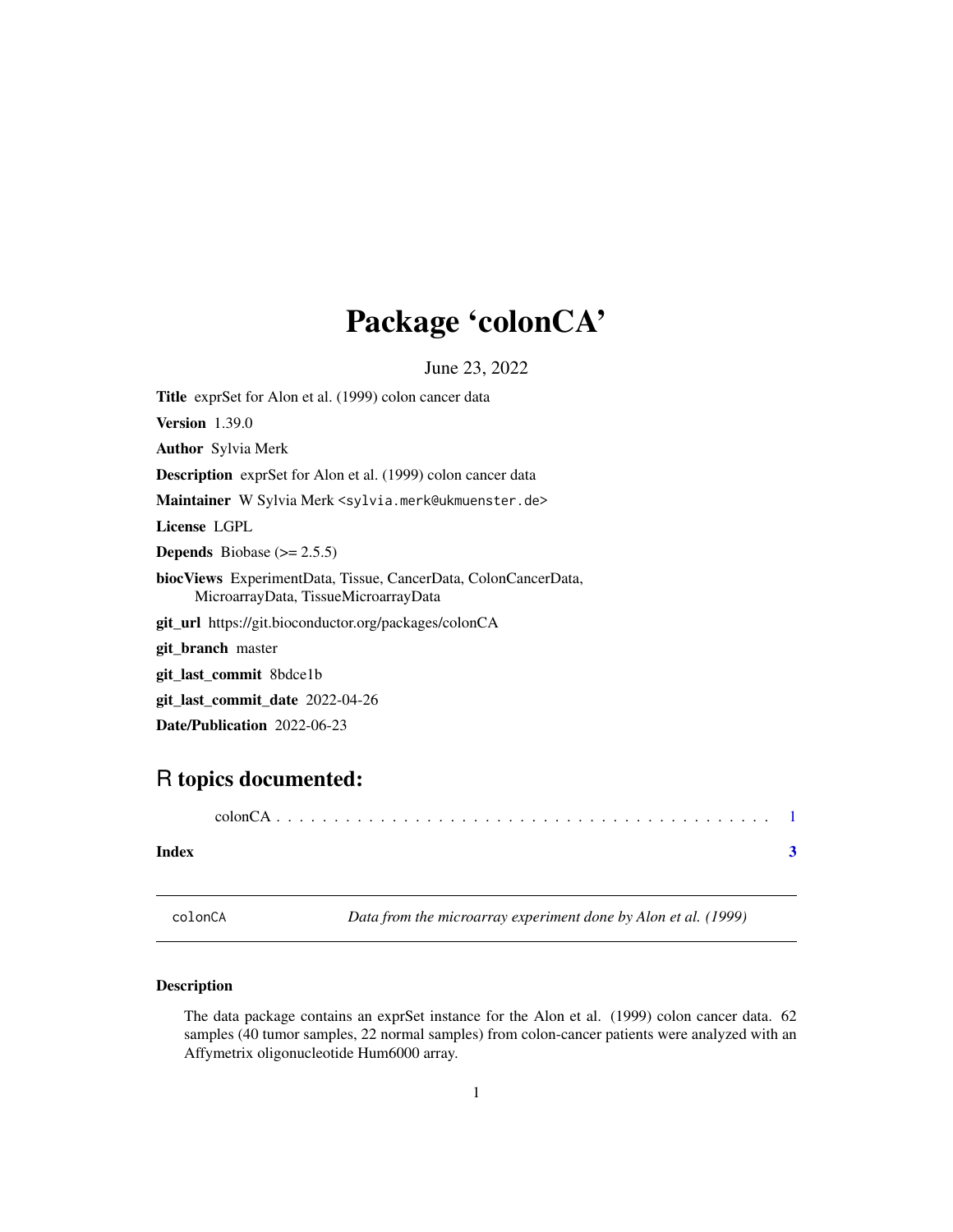#### Usage

data(colonCA)

#### Format

Expression set with 2000 genes and 62 samples. There are 3 covariates listed.

- expNr: Number of sample.
- samp: Sample code. positive: Normal tissue, negative: Tumor tissue
- class: Tissue identity. n: Normal tissue, t: Tumor tissue

#### Details

40 samples are from tumors (labelled as "negative") and 22 samples are from normal (labelled as "positive") biopsies from healthy parts of the colons of the same patients.

Two thousand out of around 6500 genes were selected based on the confidence in the measured expression levels (for details refer to publication). No further preprocessing (normalization etc.) was done.

Note: the featureNames in this dataset were not unique when submitted; make.names(unique=TRUE) was run and some featureNames have suffix .1, .2, etc. added to establish uniqueness.

#### Source

<http://microarray.princeton.edu/oncology/affydata/index.html>

#### References

U. Alon et al. (1999): Broad patterns of gene expression revealed by clustering analysis of tumor and normal colon tissue probed by oligonucleotide arrays. *Proc. Natl. Acad. Sci. USA* 96, 6745- 6750

#### Examples

```
library(Biobase)
data(colonCA)
xx <- exprs(colonCA)
dim(xx)
xx[1:5,1:5]
colonCA$class
```

```
featureNames(colonCA)[1:20]
colnames(xx) <- as.character(colonCA$class)
xx[1:5,1:5]
```